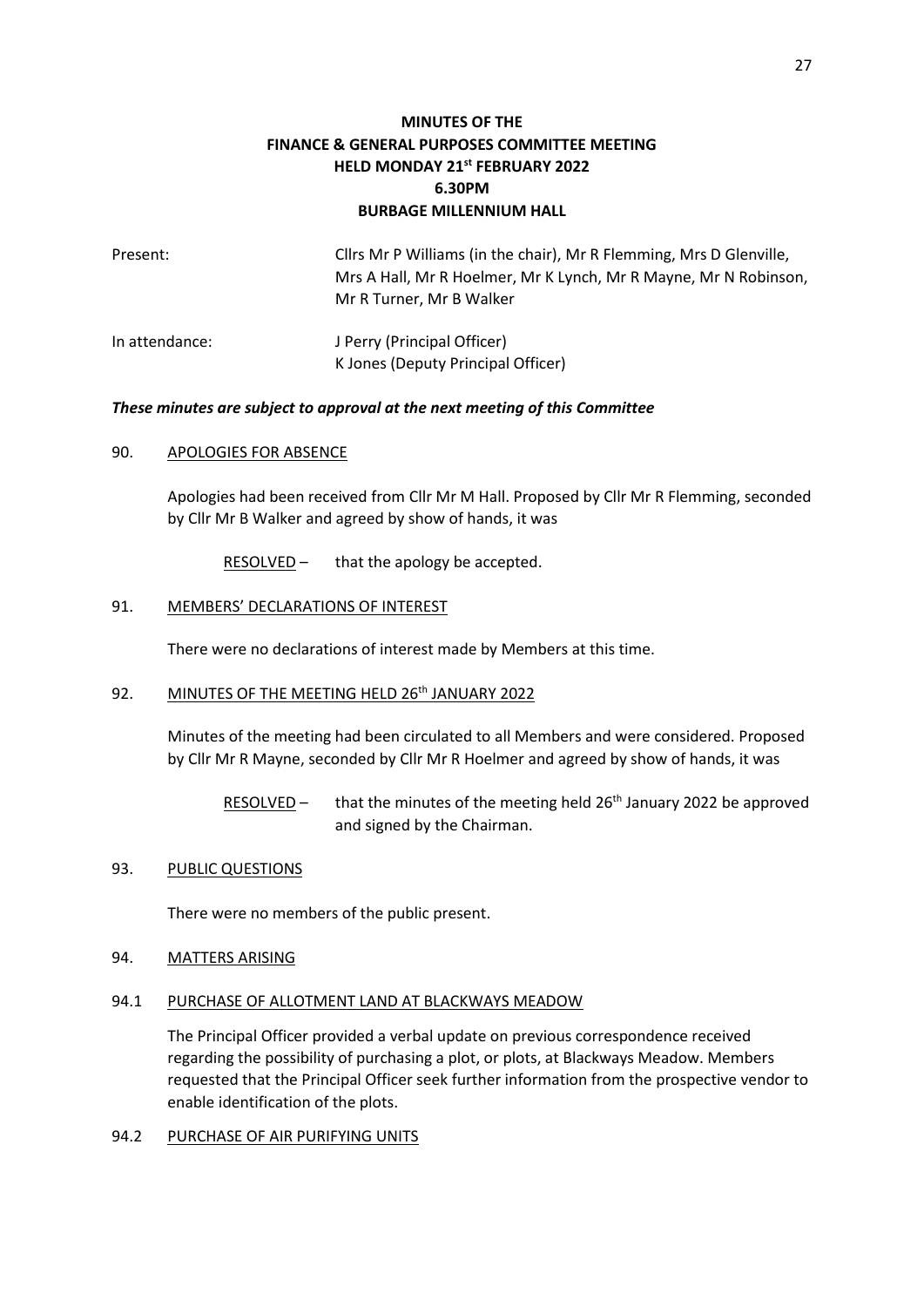Members considered further information on air purifying units, and existing air condition capabilities at Millennium Hall. Following discussion, proposed by Cllr Mr R Mayne, seconded by Cllr Mr R Flemming and agreed by show of hands, it was

RESOLVED - to bring this proposal back to a meeting later in 2022 for further consideration.

# 94.3 ELECTRIC CAR CLUB SURVEY

Cllr Mr P Williams informed members that he would not be responding formally to the electric car club survey, but that he would keep discussion channels open.

# 94.4 SPORTS HOLIDAY CLUB

The Principal Officer updated members with further details on the proposed sports holiday club, to be run by Finding Fitness Ltd, discussed at the previous meeting. The total grant fund request would be £7080, including venue hire, equipment purchase and staffing costs. Members were happy for the Principal Officer to continue to proceed with the application for grant funding.

### 95. REQUEST FROM BURBAGE COMMUNITY ARTS FESTIVAL

Members considered a request from Burbage Community Arts Festival to use Pughes Paddock for a yarn bomb event for the duration of the arts festival. Following discussion, proposed by Cllr Mr B Walker, seconded by Cllr Mr P Williams and agreed by show of hands, it was

RESOLVED - that permission be given to Burbage Community Arts Festival to utilise Pughes Paddock for the purposes of a yarn bomb event for the duration of the festival.

# 96. REQUEST FROM BURBAGE PARISH LANDS CHARITY FOR FREE USE OF MILLENNIUM HALL

Cllr Mr R Mayne at this point declared an interest in this item.

Members considered a request from Burbage Parish Lands Charity for free use of Millennium Hall for a presentation evening on Tuesday 6<sup>th</sup> December 2022, 7-9pm. Proposed by Cllr Mr R Flemming, seconded by Cllr Mr P Williams and agreed by show of hands, it was

RESOLVED - that free use of Millennium Hall be given to Burbage Parish Lands Charity as detailed.

# 97. REQUEST FROM PCSO STRETTON FOR FREE USE OF MILLENNIUM HALL

Members considered a request from PCSO Darren Stretton for free use of Millennium Hall to hold a crime prevention event on Tuesday  $31^{st}$  May 2022, 12-4pm. Proposed by Cllr Mr R Mayne, seconded by Cllr Mr R Flemming, and agreed by show of hands, it was

RESOLVED - that free use of Millennium Hall be given to PCSO Stretton as detailed.

# 98. SPONSORSHIP REQUEST FROM BURBAGE GARDENING CLUB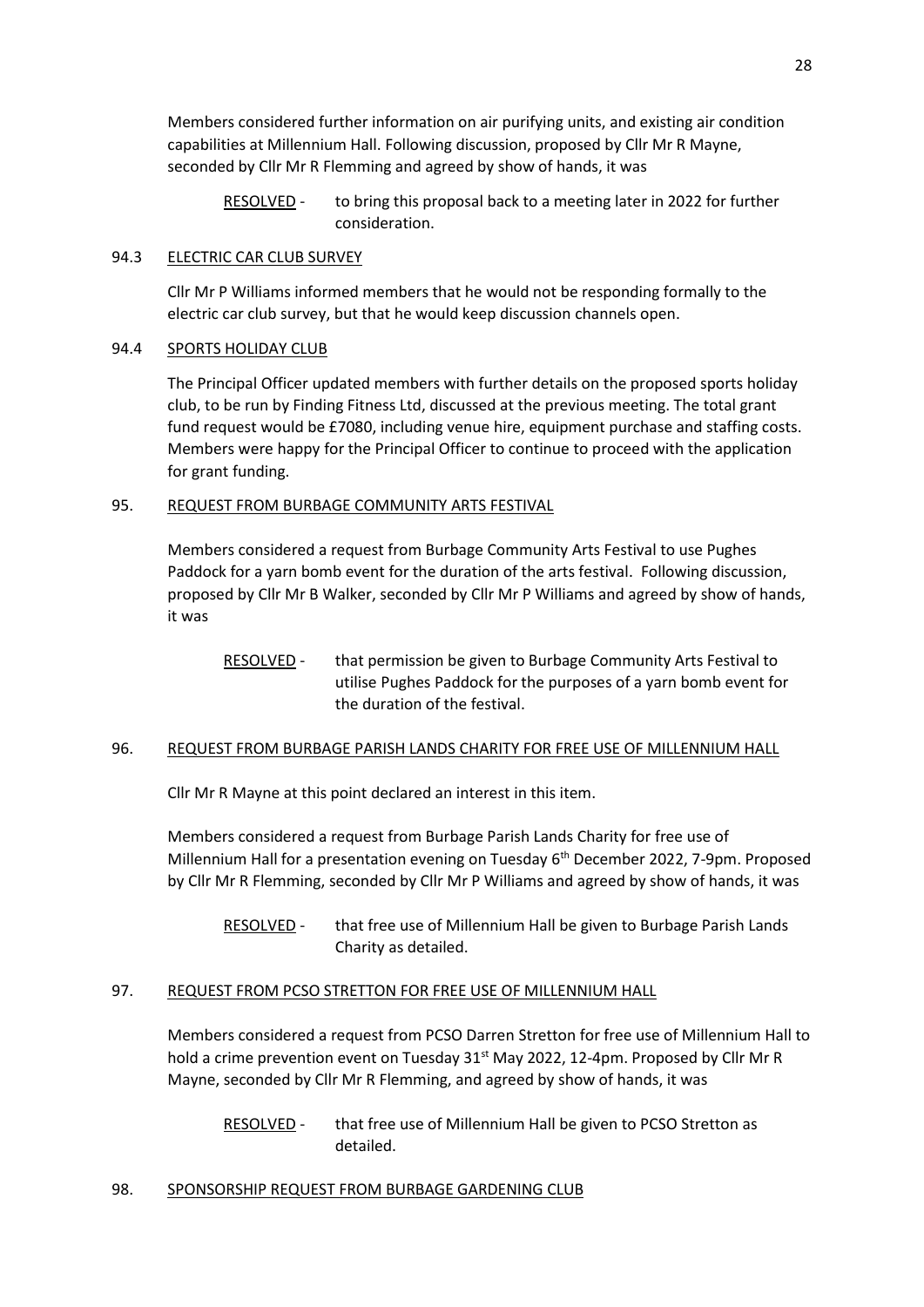Members considered a request received from Burbage Gardening Club for sponsorship of their Annual Show on 20th August 2022. Proposed by Cllr Mr R Mayne, seconded by Cllr Mr B Walker and agreed by show of hands, it was

RESOLVED- to provide sponsorship in the sum of £200; payable on 1<sup>st</sup> April 2022.

#### 99. FUNDING REQUEST FROM PCSO STRETTON

Members considered a request from PCSO Darren Stretton for funding to support free crime prevention products for the community. Proposed by Cllr Mr R Flemming, seconded by Cllr Mr N Robinson and agreed by show of hands, it was

RESOLVED - to provide funding in the sum of £350; payable on  $1<sup>st</sup>$  April 2022.

#### 100. SPONSORSHIP REQUEST FROM Fr ANDREW, ST CATHERINE'S CHURCH

Members considered a request from Fr Andrew, St Catherine's Church for sponsorship of a rose for the churchyard Platinum Memorial Rose Garden. Proposed by Cllr Mrs D Glenville, seconded by Cllr Mr B Walker and agreed by show of hands, it was

RESOLVED - to provide sponsorship in the sum of £50; payable on  $1<sup>st</sup>$  April 2022.

#### 101. REPORTS FROM WORKING PARTIES AND TASK AND FINISH GROUPS

101.1 Allotments

No meeting of the Working Party had been held since the last Committee meeting.

101.2 Cemetery

No meeting of the Working Party had been held since the last Committee meeting.

### 101.3 Millennium Hall Development

No meeting of the Working Party had been held since the last Committee meeting.

101.4 Remembrance

No meeting of the Working Party had been held since the last Committee meeting.

101.5 Budget

No meeting of the Working Party had been held since the last Committee meeting.

#### 101.6 Open Space Development

No meeting of the Working Party had been held since the last Committee meeting.